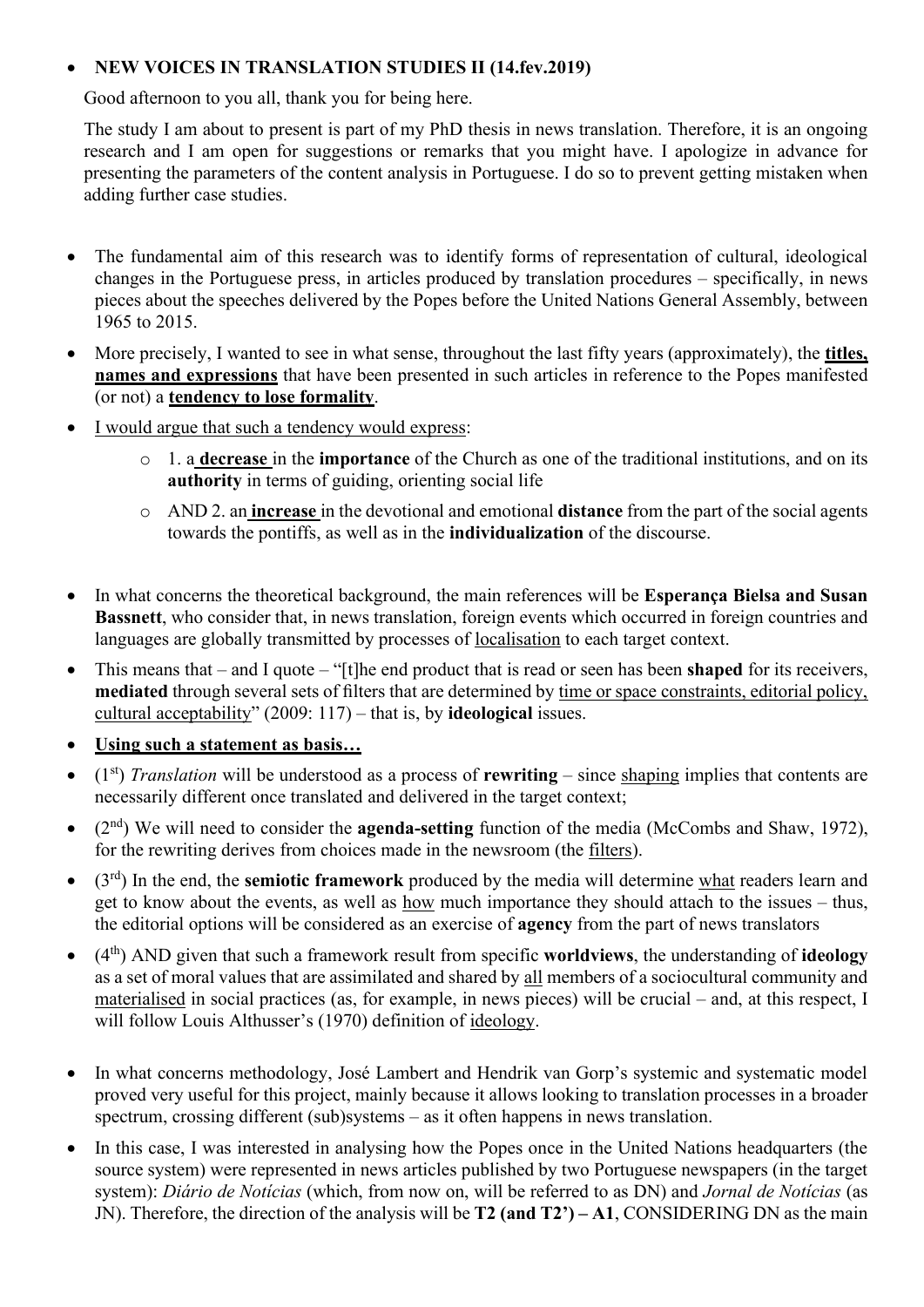target agent (in the upper line) AND THEN replicating the analysis to JN (in the bottom line), according to the systematic principle of this model.

- (Due to time constraints, in this paper, this principle will be restricted to the target system)
- (attention also to the fact that both newspapers will accumulate play the role of **receivers in the source system** and of **authors in the target one**)
	- **Before presenting the results of my investigation, I shall explain how I organized the study**:
	- Focusing on the first article published in each newspaper, about each of the official papal speeches, I divided all the references to the Popes in a scale, varying from more formal titles to more informal names and expressions.
	- The **first category** is composed by **religious official conventions** such as:
		- **Santo Padre** (Holy Father)/ **Sumo Pontífice** (Supreme Pontiff of the Catholic Church)/ **Soberano Pontífice** (Sovereign Pontiff)/ **Sua Santidade** (His Holiness)
		- AND **Biblical references**
	- In terms of use, they are all associated to a more formal register and manifest high respect and esteem for the pontiffs, in an allusion to the *holiness* of their role – that is, the fact that they are servants of God and the representatives of Christ on Earth (so it is implicit a sense of devotion).
	- In the **second category**, we also find official titles, but not solemn as the former for instance:

- **Papa** (Pope)/ **Pontífice** (Pontiff)/ **Pontifical name (abbreviated/ complete):** Paulo VI, Bento XVI…/ Papa Paulo VI, Papa Bento XVI…

## AND - **Specific references to the Popes**

- All of them represent titles which are commonly used by people in general to refer to the pontiffs
- MANIFESTING respect for religious terminology, AS WELL AS an emotional proximity with the pontiffs, portraying them not as much as "divine" successors of St. Peter, but as *spiritual guides* – a notion which is best represented by the word "Papa", meaning "father"
- The third and fourth categories are considered informal, mainly because they essentially represent common ways of using the Portuguese language to refer to the Popes:
- In the **third category** we find an identification of the pontiffs by their religious or political role as in
	- **Chefe da Igreja Católica** (Head of the Catholic Church)/ **Líder dos católicos** (leader of the Catholics)/ OR **Chefe do Estado do Vaticano** (Head of the Vatican State);
- WHILE the **fourth** corresponds to most informal references, such as the Popes' **secular (civil) names** and/or their **nationalities**.
- In both, the names and the expressions belong to common register AND NOT EVEN those of category 3 respect the terminological conventions, since they are missing an adjective that would allude to the religious, spiritual character of the subjects – as in "Sumo Pontífice da Igreja Universal"/ "Soberano do Estado da Cidade do Vaticano" OR "Bispo de Roma", as determined by the Holy See in the Pontifical Yearbook (2013).
- These names also suggest an emotional distance towards the Popes, prevailing a notion of them as *persons* – either with a *higher religious/ political status* in the society (as in category 3) or treated as *common citizens* (in category 4).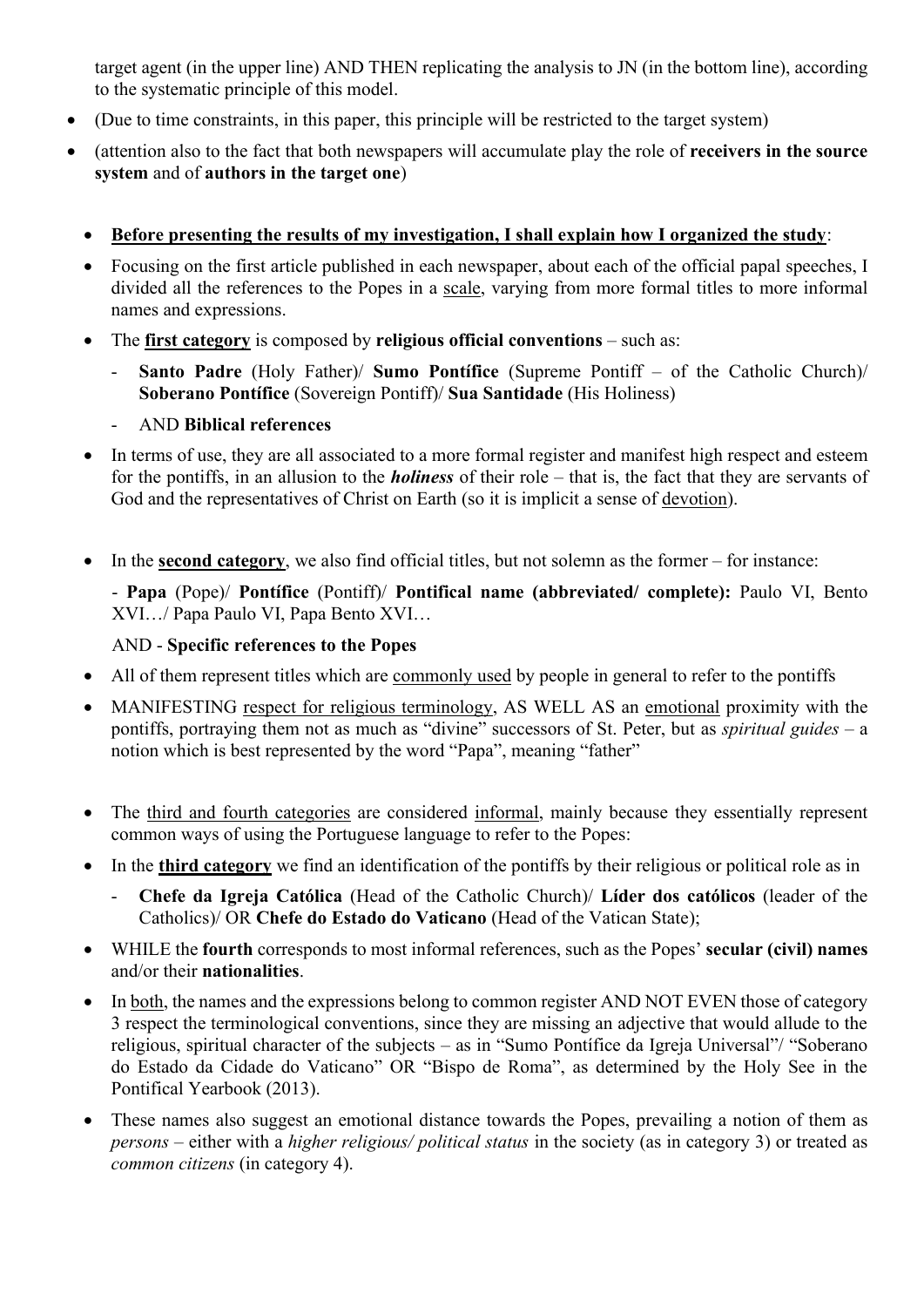## **With these criteria in mind, we may now move on to the content analysis:**

- We see that, in **1965**, in the process of translating **Pope Paul VI's messages** as delivered before the United Nations General Assembly, both DN and JN mainly presented him to readers as "Papa" ("Pope"), as well as by the abbreviated form of his pontifical name ("Paulo VI" – "Paul VI") – two editorial options that belong to the second category (that is: official, yet -solemn titles).
- The other forms of treatment most used belonged to the first category (conventional, highly formal titles), while no informal name or expression was used in the journalists' texts.
- We find a very similar scenario in **1979**, during **Pope John Paul II's** first visit to the UN: the prevalence of "Papa", followed by the abbreviated pontifical name "João Paulo II", and still any of the informal options.
- In what concerns the most formal titles, it is already perceivable a different use of them, with not so marked preferences as in 1965.
- YET, they did not cause any relevant changes AND SO we may say that during the post-Second World War II period and the Cold War, the Popes were portrayed in the Portuguese press as respectful, esteemed members of the society, which could be associated to a strong importance of the Church as a sociocultural institution.
- By the end of the millennium, HOWEVER, when **Pope John Paul II** returned to the UN, in **1995**, there are some changes which deserve attention:
- Not only we notice less diversity in the editorial options in the whole,
- But also an inversion in the preferences of both newspapers: "João Paulo II" became more prevalent than "Papa" – which in a way, moves from an institutional portrayal to a more personal, individual representation of the Pope, attributing the translated quotations to his own worldviews and not exactly to the Holy See.
- INDEED, even though the terms from category two continue to be the most used,
- the tendency for disregarding the more formal titles (of category  $1$ ) which had only slightly starting to show in 1979 – is ACCENTUATED, with the loss of several official titles, such as:
	- Santo Padre ("Holy Father"))
	- Soberano Pontífice ("Sovereign Pontiff")
	- Sua Santidade ("His Holiness")
	- AND Biblical references and expressions specific to the Popes (as "Papa peregrino", very particular to Paul VI)
- NONETHELESS, informal references were only found in…
- 2008, in the translated news pieces about **Pope Benedict XVI's** speech, when both expressions referring to his religious and political role, and his secular name were used as much as (and, in some cases, even more than) the formal titles – mainly those from category one, which were practically inexistent.
- This tendency added to the preference for the abbreviated form of the pontifical name ("Bento XVI") rather than "Papa", reinforces the idea of a turn towards a more individualized representation of the pontiff.
- This is all the more inferable in 2015, regarding **Pope Francis' speech**, when the informal options were even more taken by the editors, including naming the Pope by its nationality (as did DN, by "o argentino").
- In the whole, we notice a great contrast with the first pontificates, not being found any reference to the holy character of the source agent.
- AND there is also another aspect in this pontificate that, in my opinion, needs to be taken into account, for it may change the results of this analysis: "Francis" is the only pontifical name that does not have a Roman number. That makes me wonder: has it actually been considered as an official title OR could it be that it was taken by the editors as a civil name – and, actually, a very common one in Portugal?